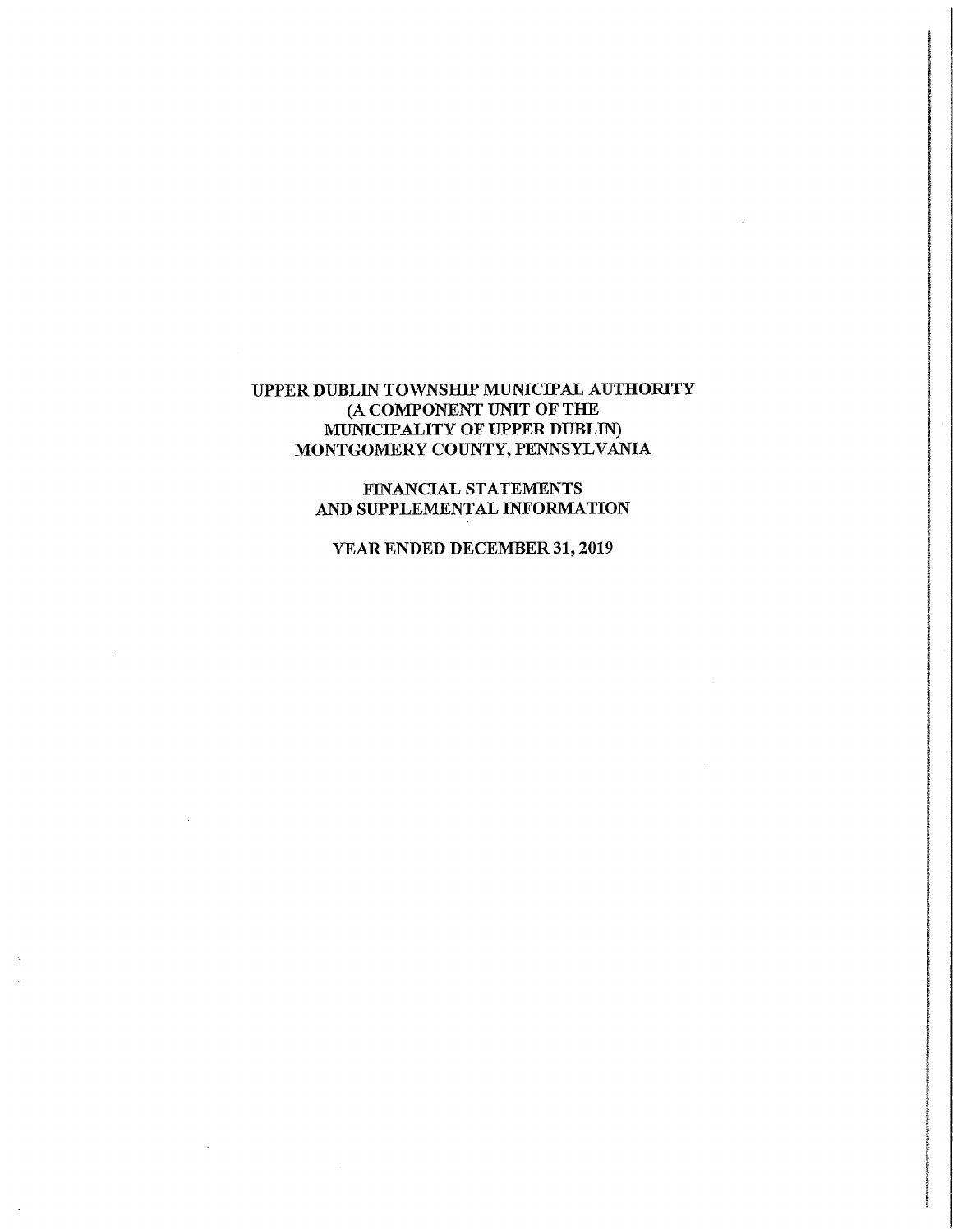# TABLE OF CONTENTS

 $\bar{\beta}$ 

| Independent Auditors' Report                                  | $3-4$ |
|---------------------------------------------------------------|-------|
| Management's Discussion and Analysis                          | $5-9$ |
| <b>Basic Financial Statements:</b>                            |       |
| Statements of Net Position                                    | 10    |
| Statements of Revenues, Expenses, and Changes in Net Position | 11    |
| <b>Statements of Cash Flows</b>                               | 12    |
| Notes to Financial Statements                                 | 13-21 |

 $\sim$   $\sigma$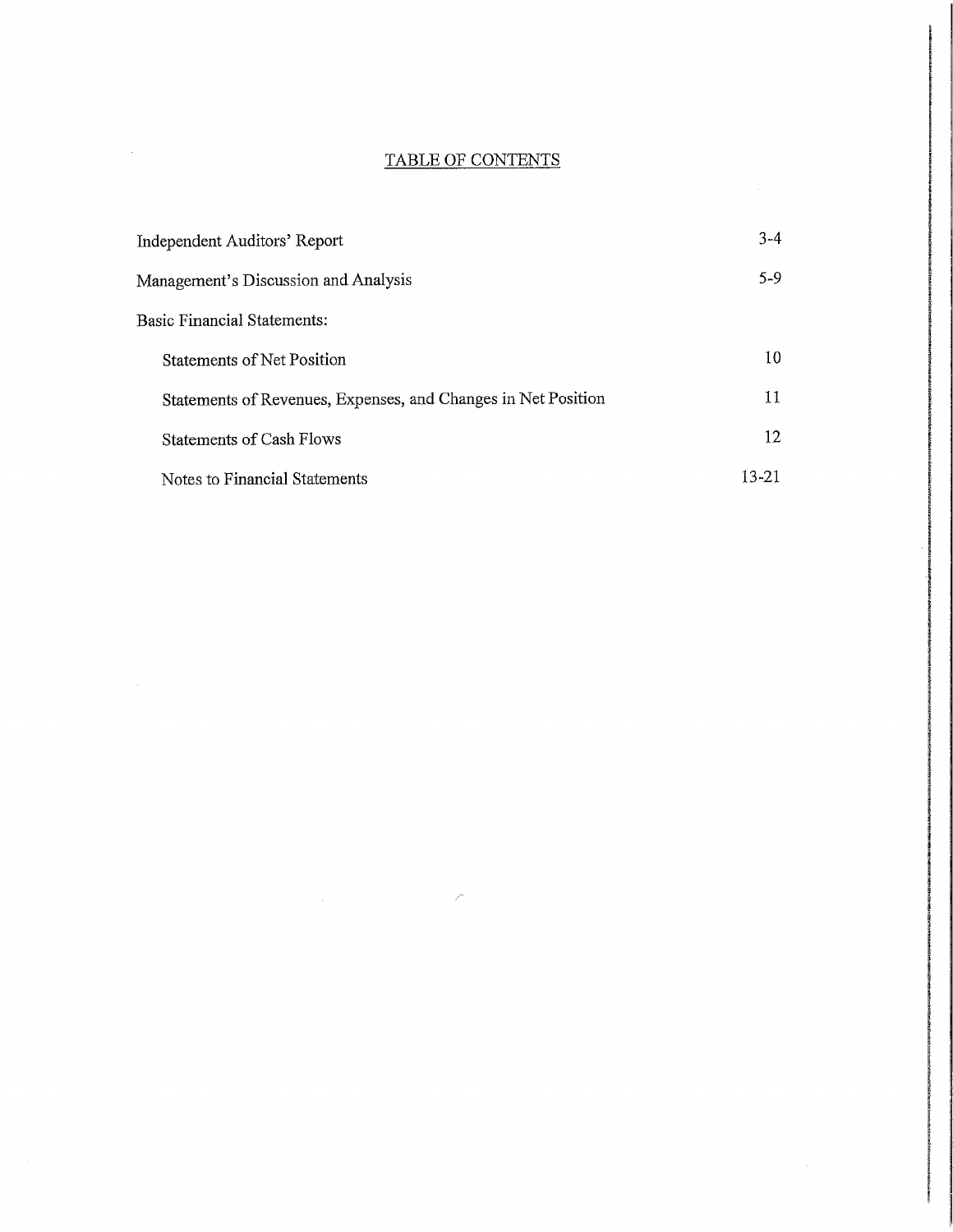

936 Easton Rd., PO Box 754, Warrington, PA 18976 70 W. Oakland Ave., Ste. 106, Doylestown, PA 18901 130 Almshouse Rd. Suite 201A, Richboro, PA 18954 | 24 Arnett Ave. Suite 111, Lambertville, NJ 08530 215-343-2727 | www.bbco-cpa.com

# Independent Auditors' Report

Board of Directors Upper Dublin Township Municipal Authority Upper Dublin, PA

### *Report on the Financial Statements*

We have audited the accompanying financial statements of the business type activities of Upper Dublin Township Municipal Authority (a Component Unit of the Municipality of Upper Dublin), Montgomery County, Pennsylvania (the Authority), as of and for the years ended December 31, 2019 and 2018, and the related notes to the financial statements, which collectively comprise the Authority's basic financial statements as listed in the table of contents.

## *Management's Responsibility for the Financial Statements*

Management is responsible for the preparation and fair presentation of these financial statements in accordance with accounting principles generally accepted in the United States of America; this includes the design, implementation, and maintenance of internal control relevant to the preparation and fair presentation of fmancial statements that are free from material misstatement, whether due to fraud or error.

# *Auditors' Responsibility*

Our responsibility is to express opinions on these financial statements based on our audit. We conducted our audit in accordance with auditing standards generally accepted in the United States of America. Those standards require that we plan and perform the audit to obtain reasonable assurance about whether the financial statements are free of material misstatement.

An audit involves performing procedures to obtain audit evidence about the amounts and disclosures in the financial statements. The procedures selected depend on the auditors' judgment, including the assessment of the risks of material misstatement of the financial statements, whether due to fraud or error. In making those risk assessments, the auditor considers internal control relevant to the entity's preparation and fair presentation of the financial statements in order to design audit procedures that are appropriate in the circumstances, but not for the purpose of expressing an opinion on the effectiveness of the entity's internal control. Accordingly, we express no such opinion. An audit also includes evaluating the appropriateness of accounting policies used and the reasonableness of significant accounting estimates made by management, as well as evaluating the overall presentation of the financial statements.

We believe that the audit evidence we have obtained is sufficient and appropriate to provide a basis for our audit opinions.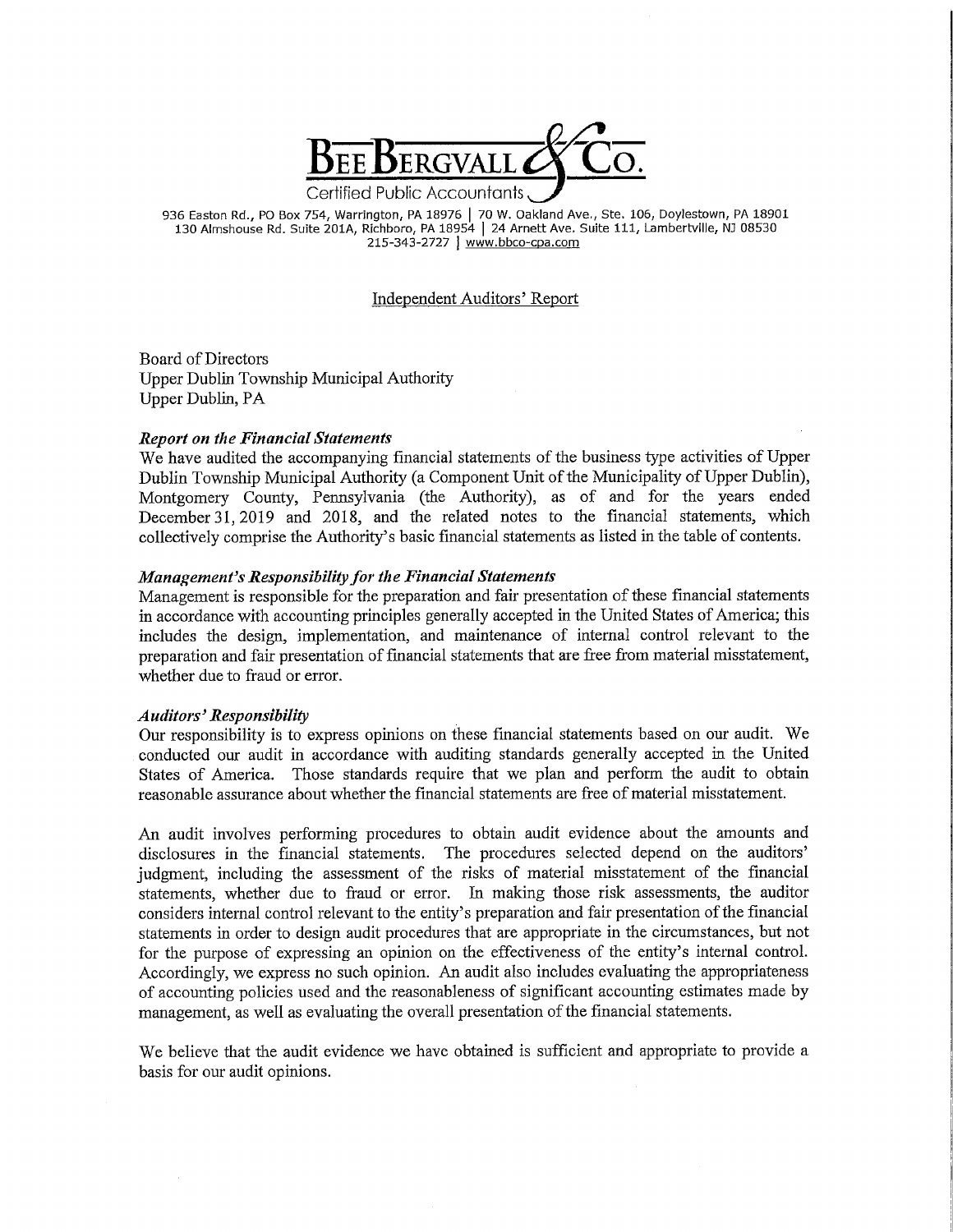#### *Opinions*

In our opinion, the financial statements referred to above present fairly, in all material respects, the respective financial position of the business-type activities of Upper Dublin Township Municipal Authority as of December 31, 2019 and 2018, and the respective changes in financial position and cash flows thereof for the years then ended in accordance with accounting principles generally accepted in the United States of America.

### *Other Matters*

#### *Required Supplementary Information*

Accounting principles generally accepted in the United States of America require that the management's discussion and analysis on pages 5 through 9 be presented to supplement the basic financial statements. Such information, although not a part of the basic fmancial statements, is required by the Governmental Accounting Standards Board, who considers it to be an essential part of financial reporting for placing the basic financial statements in an appropriate operational, economic, or historical context. We have applied certain limited procedures to the required supplementary information in accordance with auditing standards generally accepted in the United States of America, which consisted of inquiries of management about the methods of preparing the information and comparing the information for consistency with management's responses to our inquiries, the basic financial statements, and other knowledge we obtained during our audit of the basic fmaneial statements. We do not express an opinion or provide any assurance on the information because the limited procedures do not provide us with sufficient evidence to express an opinion or provide any assurance.

Bee Bergerald MB.

Bee, Bergvall and Company, P.C. Certified Public Accountants

Warrington, PA May 11,2020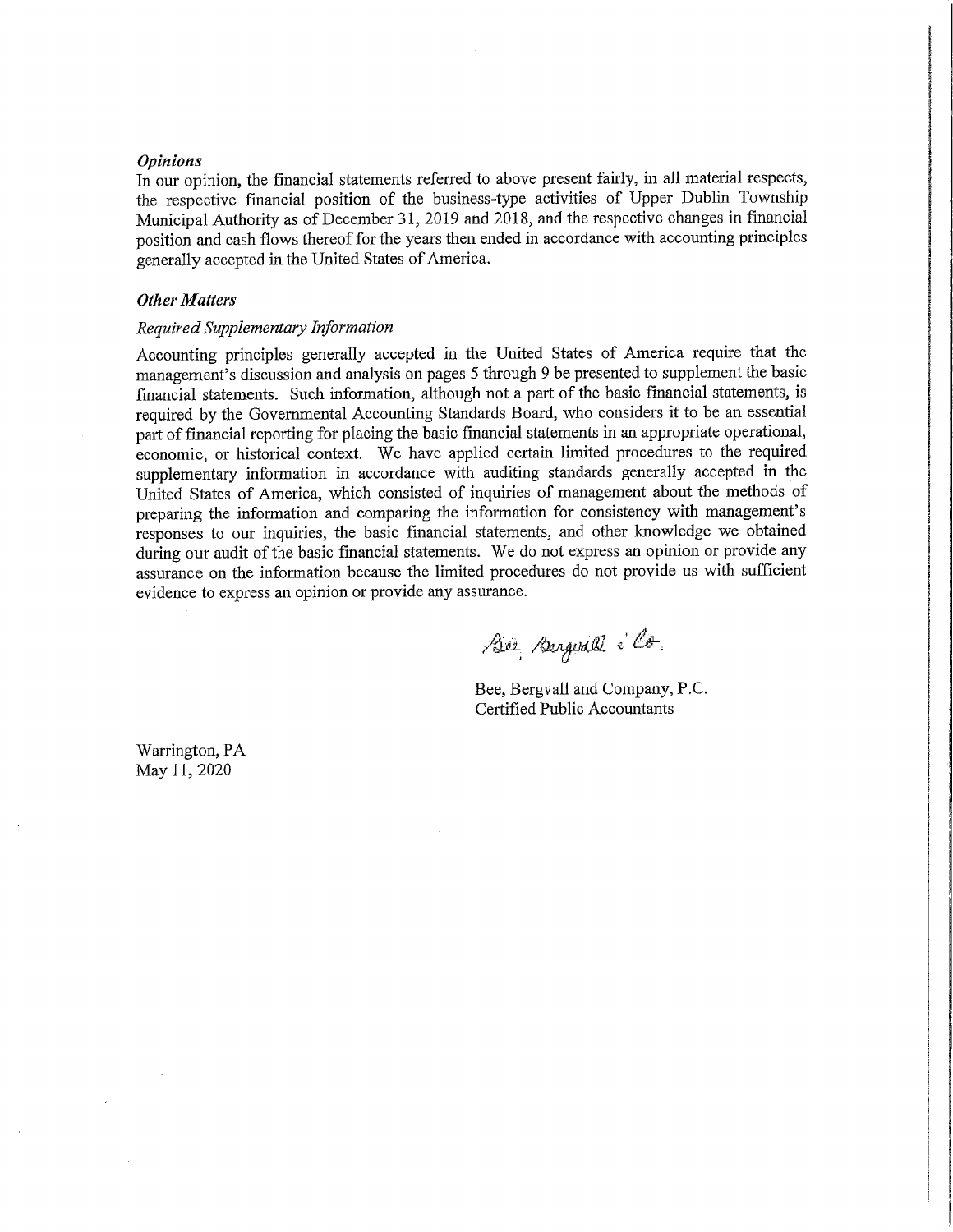### Management's Discussion and Analysis

### December 31, 2019 and 2018

The following discussion and analysis of the activities and financial performance of the Upper Dublin Township Municipal Authority (the "Authority") provides an introduction and overview to the Authority's basic financial statements for the fiscal years ended December 31, 2019. Please consider the information presented here in conjunction with the accompanying financial statements and related footnotes.

The Upper Dublin Township Municipal Authority is a component unit of the Municipality of Upper Dublin. The Authority was established January 1, 2017 to be a self-supporting entity to serve the Municipality of Upper Dublin. The members of the Authority Board are appointed by the Municipality of Upper Dublin for a five (5) year term.

### Authority Activities and Highlights

- The net position increased by \$1,071,906 and \$324,732 for the years ended December 31, 2019 and 2018, respectively.
- The Authority's incurred operating expenses related to operations and administration totaled \$202,320 and \$214,469 for the years ended December 31, 2019, and 2018, respectively. The operating expenses were funded by \$554,450 and \$539,201 from the assessment revenue in 2019 and 2018, respectively.
- The Authority received \$759,011 in grant funding from four separate grants to help fund capital improvements within the defined boundary of the Authority.

The Authority was formed for the purpose of obtaining and financing working capital, acquiring, holding, constructing, improving, maintaining and operating, owning or leasing, either in the capacity of lessor or lessee, projects with the defined boundary of the Authority of the following kind and character:

- Transportation and roadway improvements, bridges and other related improvements
- Storm water and flood control planning, management, and implementation
- General economic development and marketing for the Fort Washington Office Center Park

The Authority will fund improvements through debt and assessments to property owners.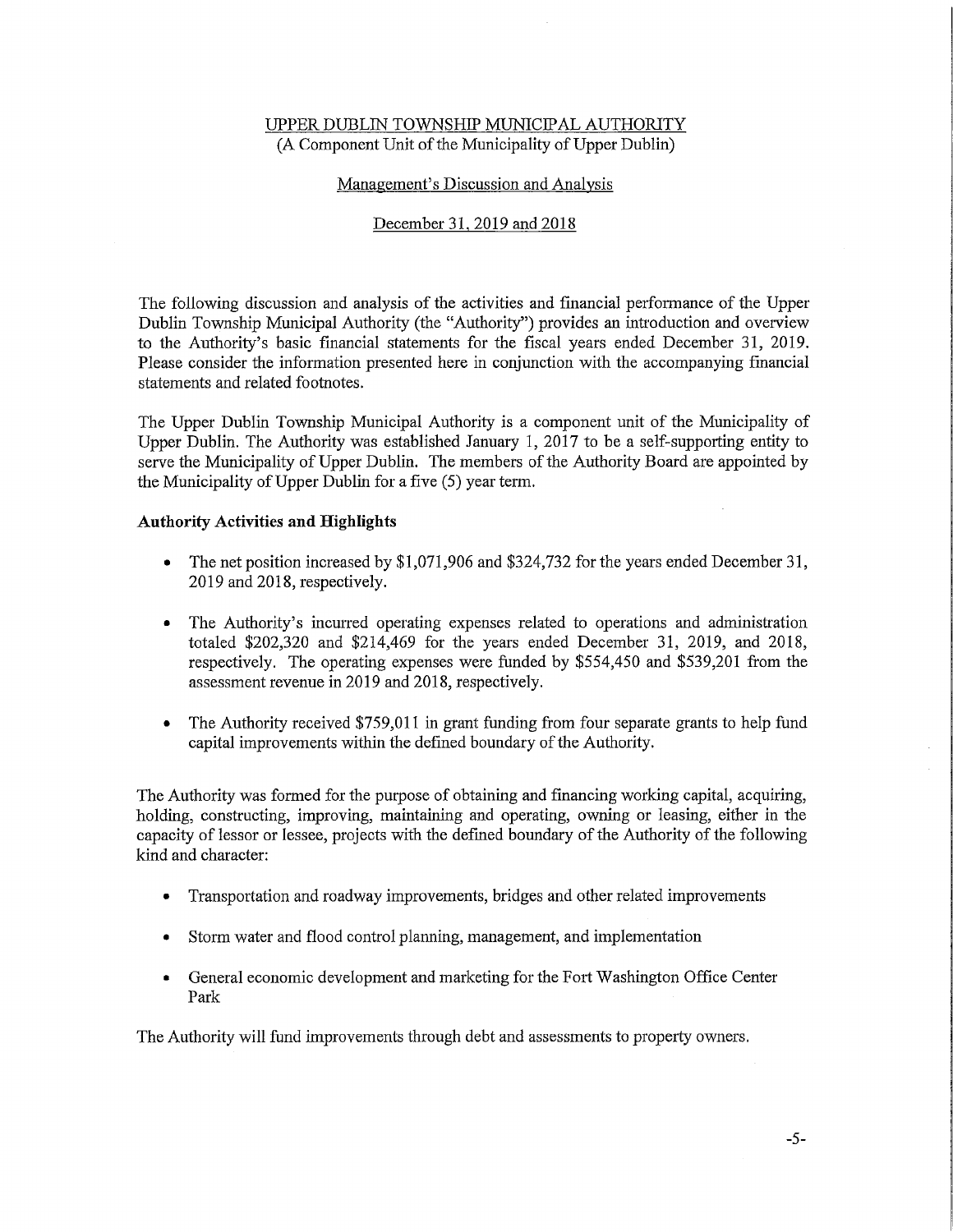### Management's Discussion and Analysis

#### December 31, 2019

## **Overview of the Financial Statements**

Upper Dublin Township Municipal Authority basic financial statements include a Statement of Net Position, Statement of Revenues, Expenses, and Changes in Net Position, Statement of Cash Flows, and Notes to the Financial Statements. This report also includes other supplementary information in addition to the basic financial statements.

The Authority's financial statements are prepared on an accrual basis in accordance with accounting principles generally accepted in the United States of America promulgated by the GASB.

#### **Statement of Net Position**

The Statement of Net Position presents the financial position of the Authority. It provides information on the Authority's assets, plus deferred outflows and inflows of resources, and liabilities, with the difference between the two reported as net position. Over time, increases or decreases in net position may serve as a useful indicator of whether the financial position of the Authority is improving or deteriorating.

# **Statement of Revenues, Expenses, and Changes in Net Position, and the Statement of Cash Flows**

The Statement of Revenues, Expenses, and Changes in Net Position presents information showing how the Authority's net position changed during the most recent fiscal year. All changes in net position are reported as soon as the underlying event giving rise to the change occurs, regardless of the timing of related cash flows. Revenues are recognized when earned, not when they are received. Expenses are recognized when incurred, not when they are paid. Thus, revenues and expenses are reported in the statement for some items that will only result in cash flows in future fiscal periods (e.g., earned but unused vacation leave).

#### **Statement of Cash Flows**

The Statement of Cash Flows presents information on the effects changes in assets and liabilities have on cash during the course of the fiscal year.

#### **Notes to the Financial Statements**

The Notes provide additional information that is essential to a full understanding of the data provided in the financial statements. The Notes to the Financial Statements can be found on pages 13 through 21 of this report.

#### **Other Information**

In addition to the basic financial statements and accompanying notes, this report also presents certain supplementary information as listed in the table of contents.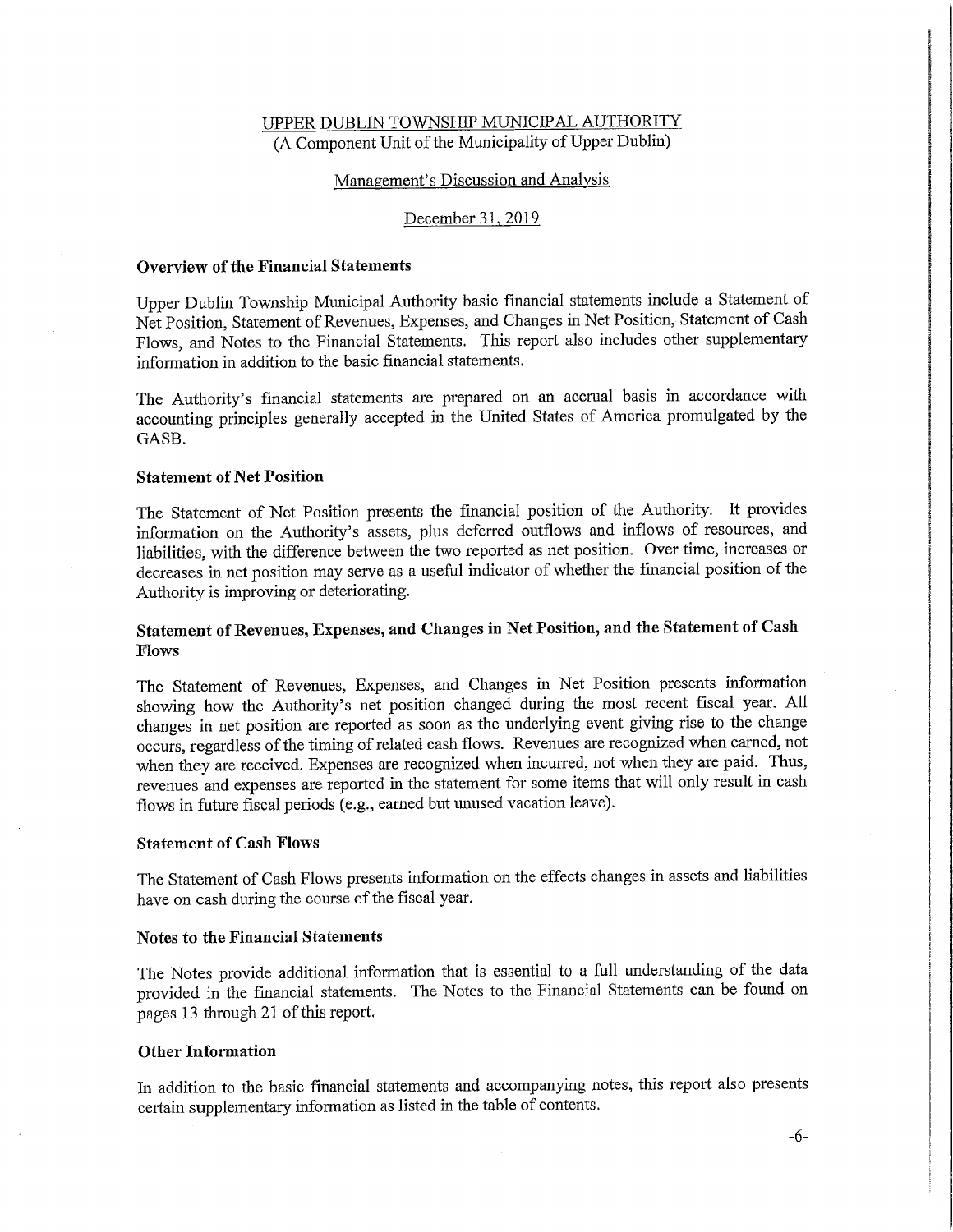#### Management's Discussion and Analysis

#### December 31, 2019

#### **Financial Analysis**

### **Net Position**

As noted earlier, net position may serve over time as a useful indicator of an Authority's financial position. In the case of the Upper Dublin Township Municipal Authority, assets exceeded liabilities by \$1,436,312 and \$364,406 at the close of the fiscal years 2019 and 2018, respectively.

The following table summarizes the fmancial position of the Authority as of December 31, 2019 and 2018. Changes between the years and due to funds borrowing and construction in progress.

|                                  | 2019 |           |    | 2018      |  |
|----------------------------------|------|-----------|----|-----------|--|
| Assets                           |      |           |    |           |  |
| Current Assets                   | \$   | 4,877,889 | \$ | 5,612,636 |  |
| Grants Receivable                |      | 509,416   |    |           |  |
| Construction in Progress         |      | 1,931,429 |    | 809,727   |  |
| Total Assets                     |      | 7,318,734 | \$ | 6,422,363 |  |
| Current and Other Liabilities    |      |           |    |           |  |
| Current maturities               | \$   | 175,000   | \$ | 170,000   |  |
| Accounts payable                 |      | 52,422    |    | 57,957    |  |
| Notes payable                    |      | 5,655,000 |    | 5,830,000 |  |
| Total Liabilities                | \$   | 5,882,422 | \$ | 6,057,957 |  |
| Net Position                     |      |           |    |           |  |
| Net Investment in Capital Assets | \$   | 300,311   | \$ | 30,202    |  |
| Unrestricted                     |      | 1,136,001 |    | 334,204   |  |
| Total Net Position               |      | 1,436,312 | \$ | 364,406   |  |

Net investment in Capital Assets increased by \$270,109 which represented Construction in Progress less bills that have not been paid yet (accounts payable) less debt. Construction has begun on the transportation improvements. Additional information on capital assets can be found in Note 4 to the financial statements. Additional information on the debt can be found in Note 5 to the financial statements.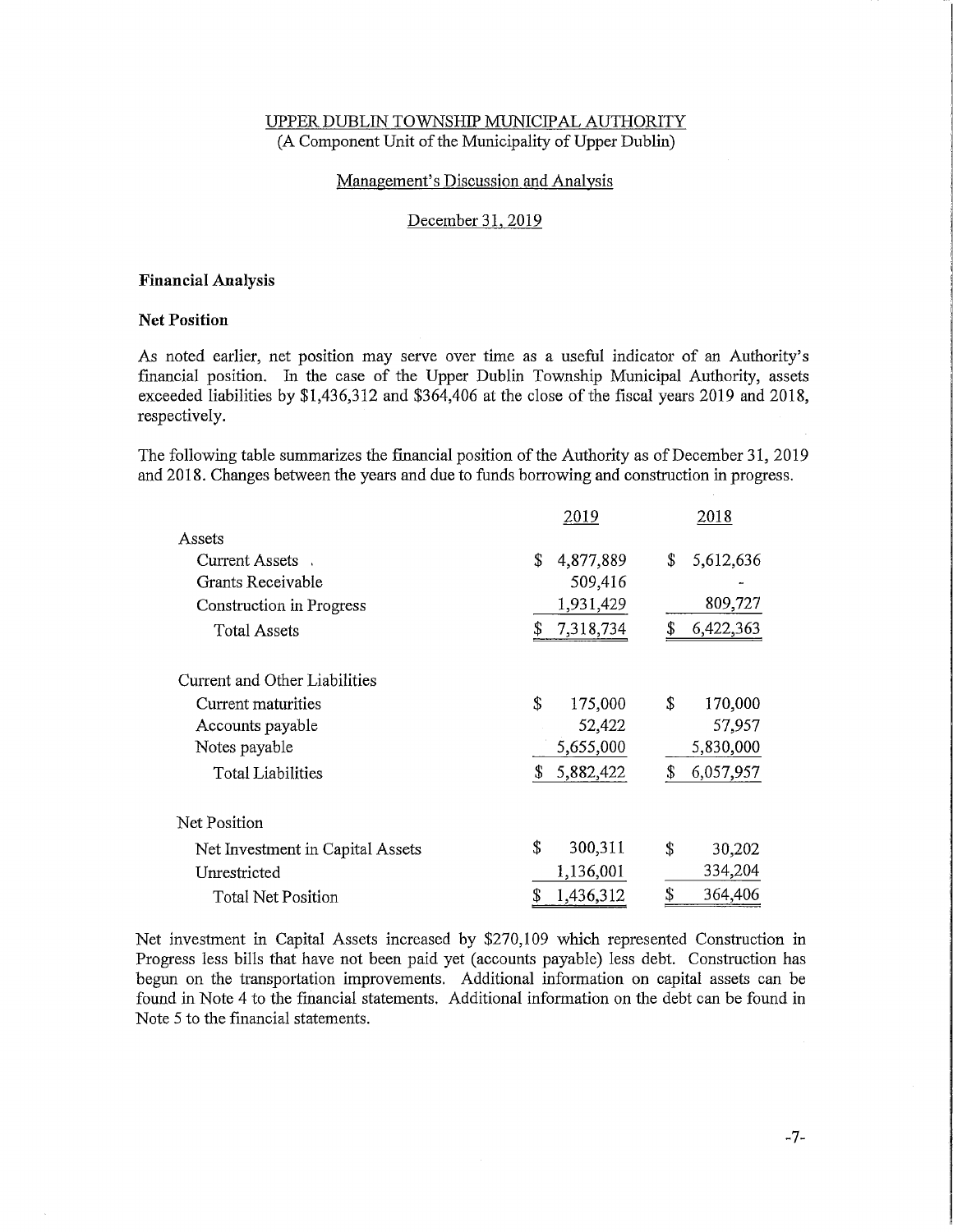#### Management's Discussion and Analysis

#### December 31, 2019

The following table summarizes the revenues, expenses and changes in net position of the Authority for the fiscal years ended December 31, 2019 and 2018. Changes during the year are due to increased operations and assessments charged to the property owners.

|                                                                                                         | 2019                                        | 2018               |
|---------------------------------------------------------------------------------------------------------|---------------------------------------------|--------------------|
| <b>Operating Revenues</b>                                                                               | \$<br>554,450                               | \$<br>539,201      |
| Operating and Administrative Expenses<br>Operating Income (Loss)                                        | 202,320<br>352,130                          | 214,469<br>324,732 |
| Non-operating Revenue<br>Investment income<br>Interest expense<br>Grants<br>Total Non-operating Revenue | 126,663<br>(165, 898)<br>759,011<br>719,776 |                    |
| Increase in Net Position                                                                                | 1,071,906                                   | 324,732            |
| Net Position, Beginning                                                                                 | 364,406                                     | 39,674             |
| Net Position, Ending                                                                                    | 1,436,312                                   | 364,406            |

# **Economic Factors and Next Year's Budgets and Rates**

The Board of Directors of the Upper Dublin Township Municipal Authority considers many factors when establishing budget appropriations and assessment rates. The Municipal Authority was created in January 2017 for the purpose of obtaining and financing capital for the construction, improvement and maintenance of projects within the service area of the Authority. An initial annual assessment was levied against all property owners within the service area in 2018 as a source of capital to fund the improvement projects. The assessment will have two components: for the cost of debt service on a twenty five year loan and to fund the Authority operating budget. An assessment will be levied annually.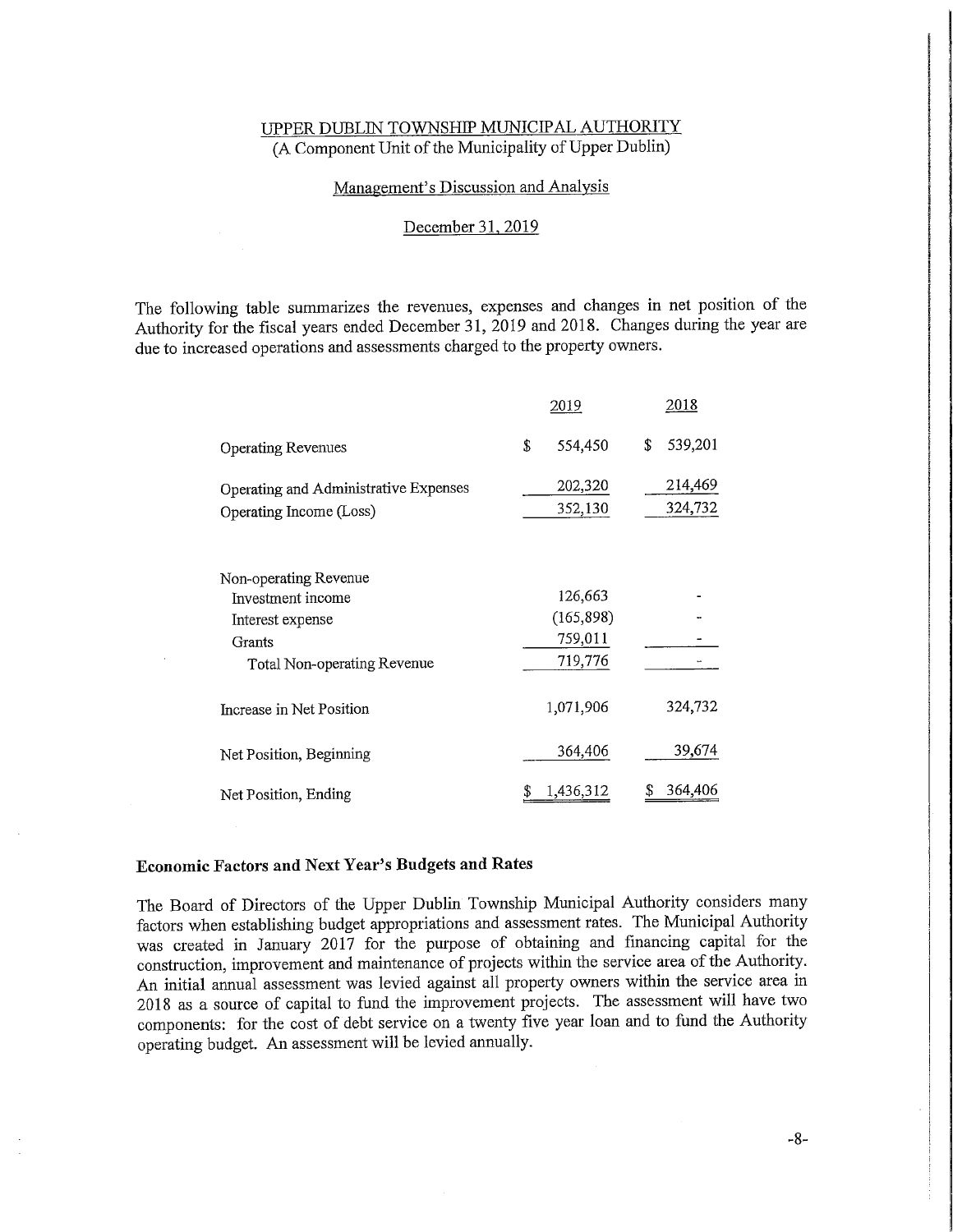### Management's Discussion and Analysis

# December 31, 2019

### **Contacting the Authority's Financial Management**

This financial report is designed to provide our customers, creditors and funding agencies with a general overview of the Authority's finances and to show the Authority's accountability for the money it receives. If there are any questions about this report or if additional financial information is required, please contact the Authority's staff at Upper Dublin Municipal Authority, 801 Loch Alsh Avenue, Fort Washington, PA 19034 or visit our website at www.upperdublin.net.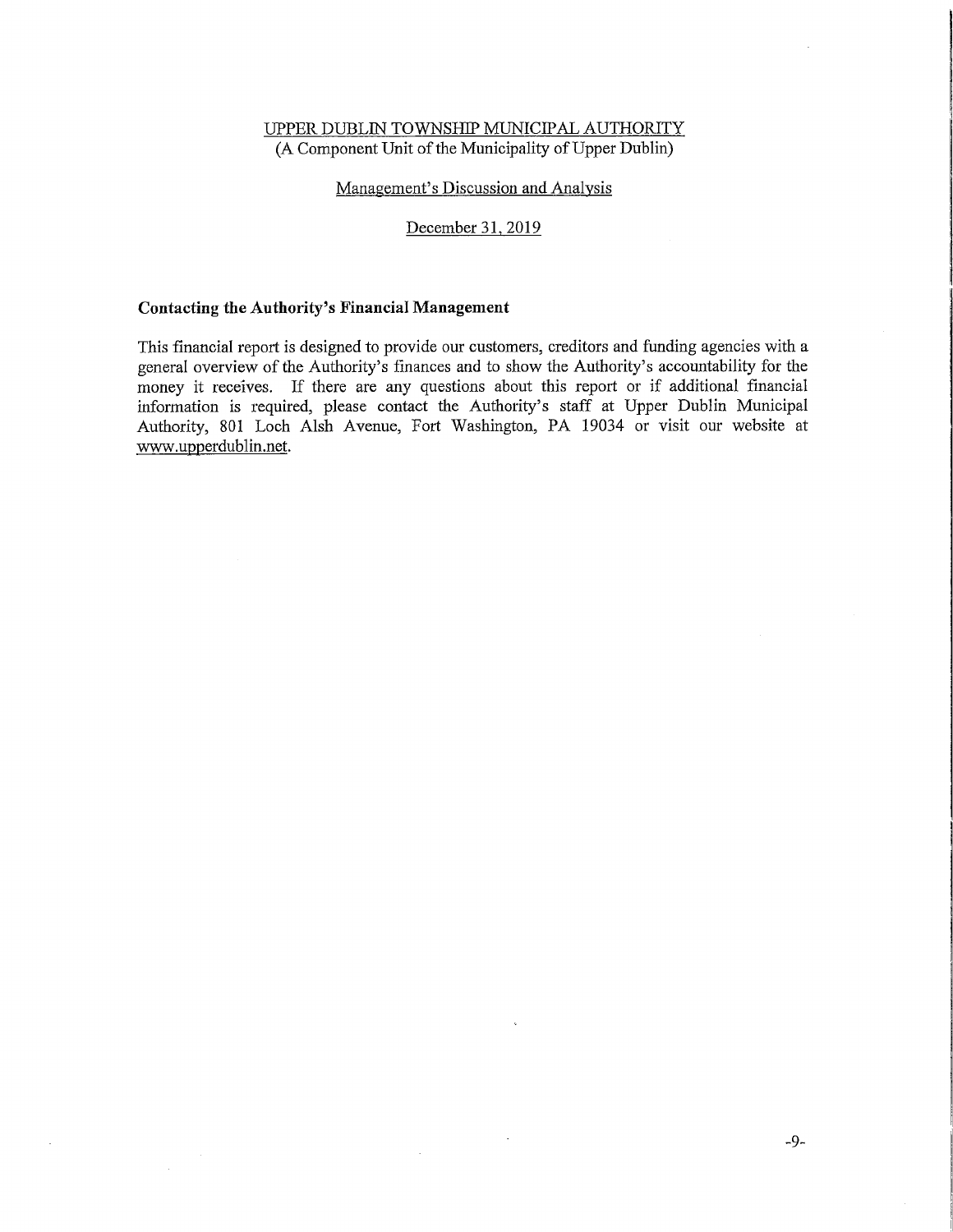# Statements of Net Position

# December 31, 2019 and 2018

 $\overline{A}$  common

| ASSETS                            |               |               |
|-----------------------------------|---------------|---------------|
|                                   | 2019          | <u>2018</u>   |
| Assets                            |               |               |
| Cash and cash equivalents         | \$4,877,889   | \$5,612,636   |
| Grant receivable                  | 509,416       |               |
| Construction in progress          | 1,931,429     | 809,727       |
| Total Assets                      | \$7,318,734   | \$6,422,363   |
| <b>LIABILITIES</b>                |               |               |
| Current portion of long term debt | \$<br>175,000 | \$<br>170,000 |
| Accounts payable                  | 52,422        | 57,957        |
| Notes payable                     | 5,655,000     | 5,830,000     |
| Total Liabilities                 | 5,882,422     | 6,057,957     |
| <b>NET POSITION</b>               |               |               |
| Net Position                      |               |               |
| Net investment in capital assets  | 300,311       | 30,202        |
| <b>Unrestricted</b>               | 1,136,001     | 334,204       |
| <b>Total Net Position</b>         | \$1,436,312   | \$<br>364,406 |

 $\sim$ 

See independent auditors' report and accompanying notes to financial statements

-10-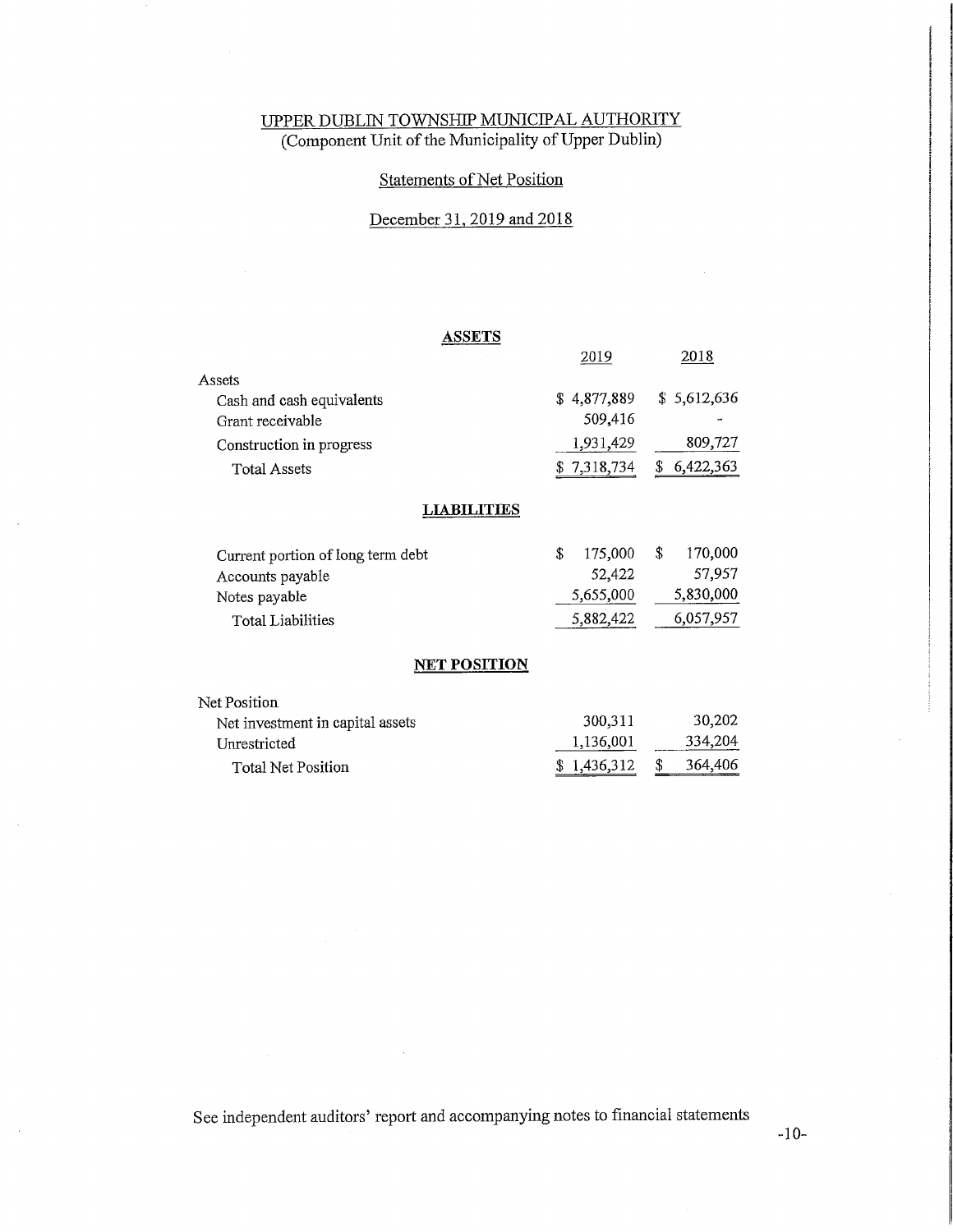# Statements of Revenues, Expenses, and Changes in Net Position

## For the Years Ended December 31, 2019 and 2018

|                                       | 2019          | 2018         |
|---------------------------------------|---------------|--------------|
| Operating revenues                    | \$<br>554,450 | S<br>539,201 |
| Operating and administrative expenses | 202,320       | 214,469      |
| Operating Income (Loss)               | 352,130       | 324,732      |
| Non-operating Revenues                |               |              |
| Investment income                     | 126,663       |              |
| Interest expense                      | (165, 898)    |              |
| Grants                                | 759,011       |              |
| Total Non-operating Revenues          | 719,776       |              |
| Increase in Net Position              | 1,071,906     | 324,732      |
| Net Position, Beginning of Year       | 364,406       | 39,674       |
| Net Position, End of Year             | \$1,436,312   | 364,406      |

See independent auditors' report and accompanying notes to financial statements

-11-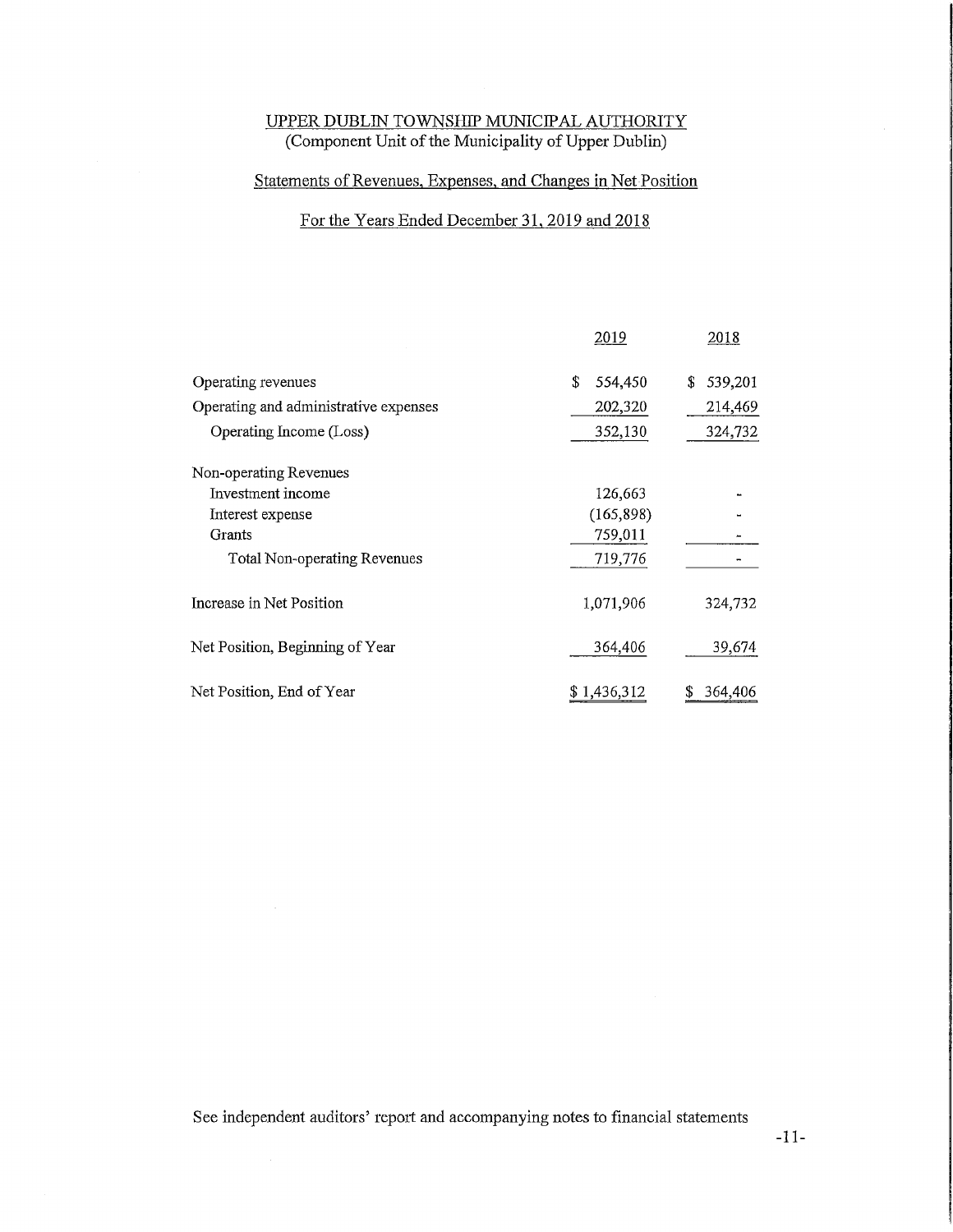# Statements of Cash Flows

# For the Years Ended December 31, 2019 and 2018

|                                                                           | 2019          | 2018          |
|---------------------------------------------------------------------------|---------------|---------------|
| Cash flows from operating activities:                                     |               |               |
| Cash received from customers                                              | \$<br>554,450 | 539,201<br>S. |
| Cash paid to suppliers of goods and services                              | (185, 452)    | (196, 694)    |
| Cash paid for salaries and benefits                                       | (16, 868)     | (17, 775)     |
| Net cash provided by operating activities                                 | 352,130       | 324,732       |
| Cash flows from investing activities:                                     |               |               |
| Interest and dividends received                                           | 126,663       |               |
| Net cash provided by investing activities                                 | 126,663       |               |
| Cash flows from capital and related financing activities:                 |               |               |
| Construction in progress                                                  | (1, 127, 237) | (721, 568)    |
| Grants received                                                           | 249,595       |               |
| Proceeds from debt                                                        |               | 6,000,000     |
| Payments of debt                                                          | (170,000)     |               |
| Interest paid                                                             | (165, 898)    |               |
| Net cash provided by (used in) capital and financing activities           | (1,213,540)   | 5,278,432     |
| Net increase in cash and cash equivalents                                 | (734, 747)    | 5,603,164     |
| Cash and cash equivalents, beginning of year                              | 5,612,636     | 9,472         |
| Cash and cash equivalents, end of year                                    | \$4,877,889   | \$5,612,636   |
| Reconciliation of net income to net cash used in<br>operating activities: |               |               |
| Net operating income (loss)                                               | 352,130<br>\$ | 324,732<br>S  |
| Interest paid                                                             | \$<br>165,898 | 140,779<br>\$ |

 $\epsilon$ 

 $\alpha$ 

See independent auditors' report and accompanying notes to financial statements

 $\sim$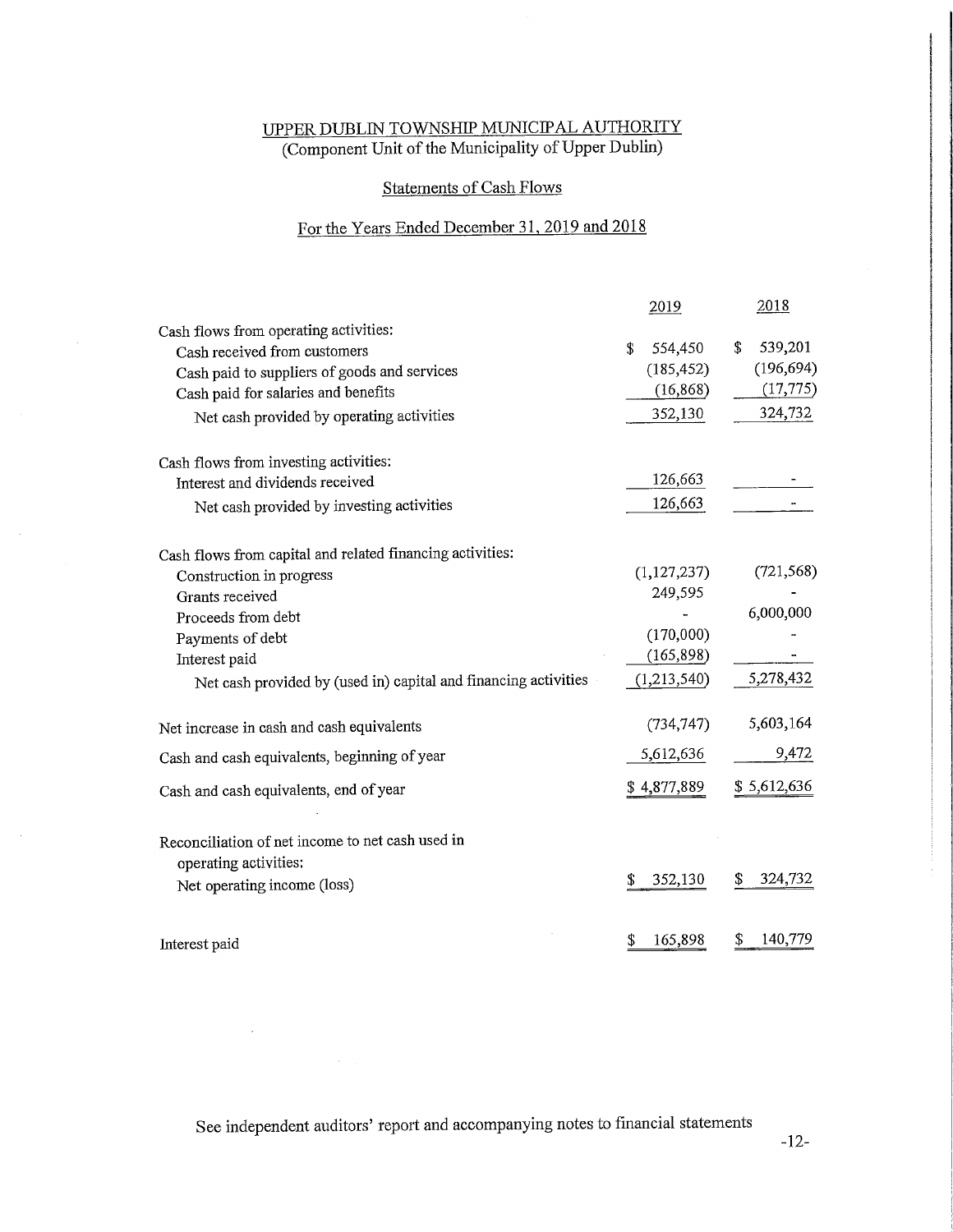### Notes to Financial Statements

#### December 31, 2019

## **NOTE 1. Summary of Significant Accounting Policies**

Reporting Entity: Upper Dublin Township Municipal Authority (the Authority), a component unit of the Municipality of Upper Dublin was created as an operating authority on January 1, 2017 by the Township of Upper Dublin under the Municipal Authorities Act. The Authority was formed for the purpose of constructing, financing, and leasing projects related to transportation, storm water, and general economic development. The Authority is considered to be a component unit of Upper Dublin Township as the Township appoints the Board of Directors of the Authority and a financial benefit/burden relationship exists between the Township and the Authority.

Basis of Accounting: The accompanying financial statements have been prepared on the accrual basis of accounting, whereby revenues are recognized when earned and expenditures are recognized when incurred.

Cash and Cash Equivalents: The Authority's cash and cash equivalents are considered to be cash on hand, demand deposits, and short-term investments with maturities within three months or less from date of acquisition.

Fair Value Measurements: The Authority categorizes its fair value measurements within the fair value hierarchy established by generally accepted accounting principles. The hierarchy is based on the valuation inputs used to measure the fair value of the asset. Level 1 inputs are quoted prices in active markets for identical assets; Level 2 inputs are significant other observable inputs; Level 3 inputs are significant unobservable inputs.

Revenue Recognition: The Authority distinguishes between operating revenues and expenses from nonoperating items. Operating revenues and expenses generally result from providing services in connection with the Authority's ongoing operation. All revenue and expenses not meeting this definition are reported as nonoperating revenues and expenses.

When an expense is incurred for purposes for which there are both restricted and unrestricted net position available, it is the Authority's policy to apply those expenses to restricted net position to the extent that such are available and then to unrestricted net position.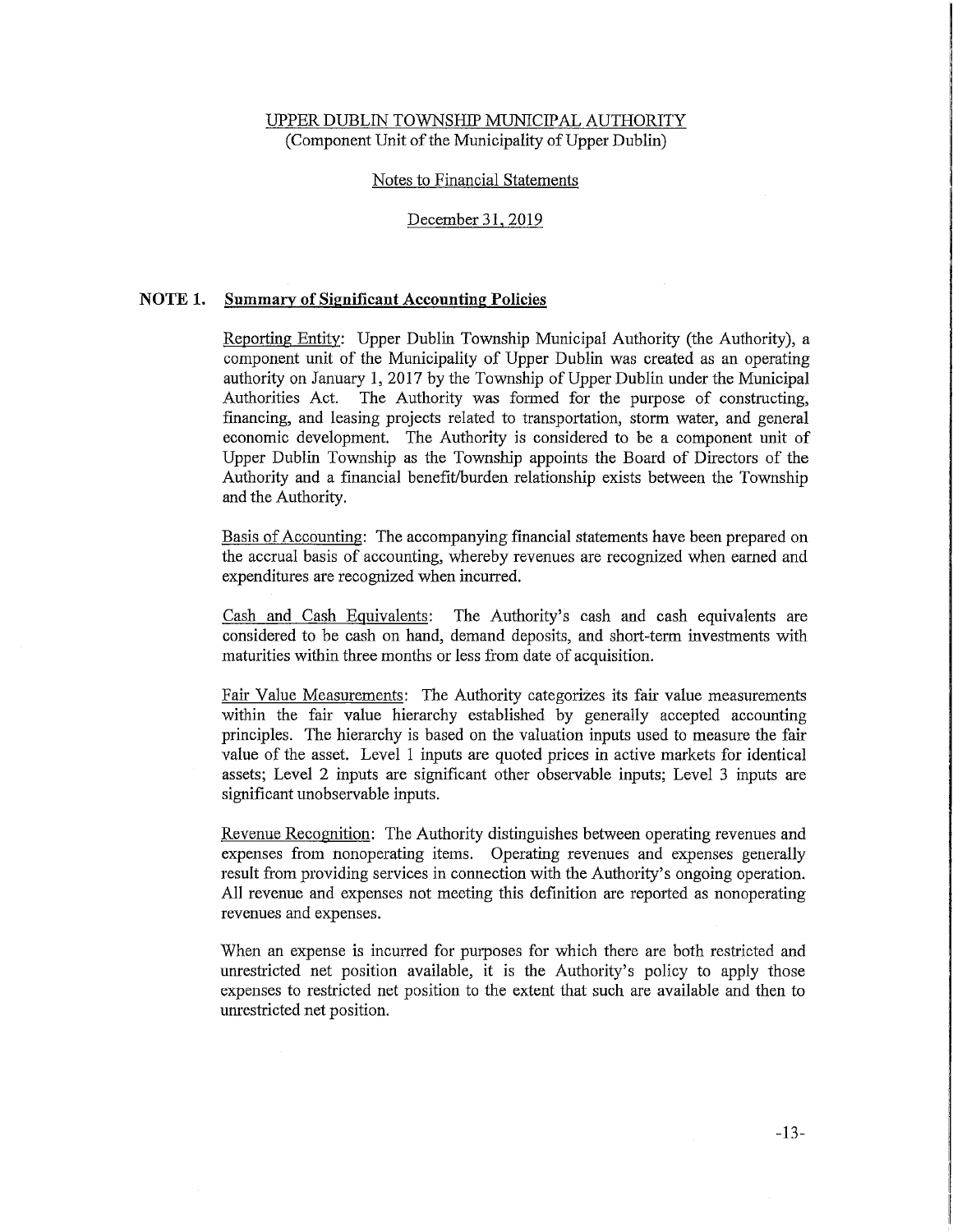#### Notes to Financial Statements

#### December 31, 2019

### NOTE 1. Summary of Significant Accounting Policies (Continued)

Capital Assets: Capital assets, which include road systems and bridges, are defined by the Authority as assets with an initial, individual cost of more than \$25,000 and an estimated useful life in excess of two years. Such assets are recorded at historical cost if purchased or constructed. Donated capital assets are recorded at estimated fair market value at the date of donation.

The costs of normal maintenance and repairs that do not add to the value of the asset or materially extend assets lives are not capitalized. Major outlays for capital assets and improvements are capitalized as projects when constructed.

Capital assets are depreciated using the straight line method over the following estimated useful lives:

| Assets                   | Years         |
|--------------------------|---------------|
| Road systems and bridges | $45-75$ years |

Capitalization of Interest: Interest expense and interest income that relate to the cost of acquiring or constructing fixed assets by the Authority are capitalized. Interest expense incurred in connection with construction with construction of capital assets has been reduced by interest earned on the investment of the funds borrowed for construction.

Long-term Obligations: In the financial statements, long-term debt and other longterm obligations are reported as liabilities. Bond premiums and discounts are deferred and amortized over the life of the bonds using the straight-line method, when applicable. Bonds payable are reported net of the applicable bond premium or discount.

Net Position: Net position includes the various net earnings from operating and nonoperating revenues, expenses and contributions of capital. Net position are classified in the following three components: invested in capital assets, net of related liabilities and debt; restricted for capital activity and debt services; and unrestricted net position. Invested in capital assets, net of related liabilities and debt, consists of all capital assets, net of accumulated depreciation and reduced by outstanding debt that is attributable to the acquisition, construction and improvement of those assets; debt related to unspent proceeds or other restricted cash and investments is excluded from the determination. Restricted represent cash and investments established for debt repayment under terms of the debt trust indenture. Unrestricted are amounts that do not meet the definitions above and are available for the Authority operations.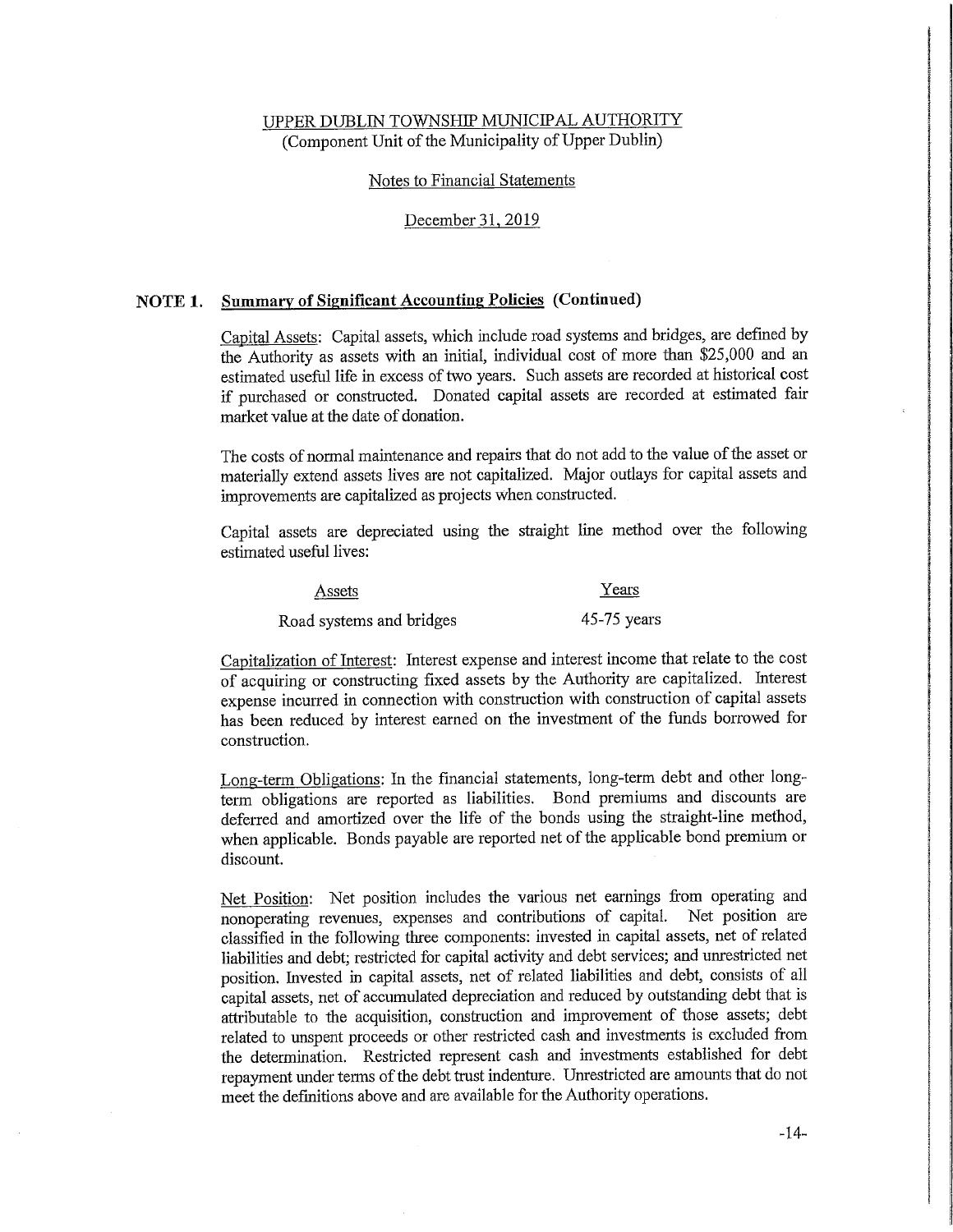Notes to Financial Statements

### December 31, 2019

### **NOTE 1. Summary of Significant Accounting Policies(Continued)**

Use of Estimates: The preparation of financial statements in conformity with generally accepted accounting principles require management to make estimates and assumptions that affect certain reported amounts and disclosures. Accordingly, actual results could differ from those estimates.

Reclassifications: Certain reclassification have been made to the prior year financial statements in order for them to be in conformity with the current year presentation.

Subsequent Events: The Authority has evaluated events and transactions for potential recognition or disclosure in the financial statements through the date of this report, which is the date the statements were available for release. No subsequent events have been recognized or disclosed.

The Authority has evaluated events and transactions for potential recognition or disclosure in the financial statements through the date of this report, which is the date the statements were available for release. In December 2019, a novel strain of coronavirus (COV1D-19) surfaced. The spread of COV1D-19 around the world in the first quarter of 2020 has caused significant volatility in U.S. and international markets. There is significant uncertainty around the breadth and duration of business disruptions related to COVID-19, as well as its impact on the U.S. and international economies and, as such, the Authority is unable to determine if it will have a material impact to its operations.

#### **NOTE 2. Budgets and Budgetary Accounting**

Annual budgets are adopted on the cash basis of accounting.

The Authority follows these procedures in establishing the budget:

- 1. During November a preliminary budget is presented.
- 2. In December the final budget is adopted.
- 3. All budget revisions require the approval of the Authority.
- 4. Budgetary control is maintained at the account level.
- 5. The budget is adopted on the cash basis of accounting. All appropriations lapse at year end.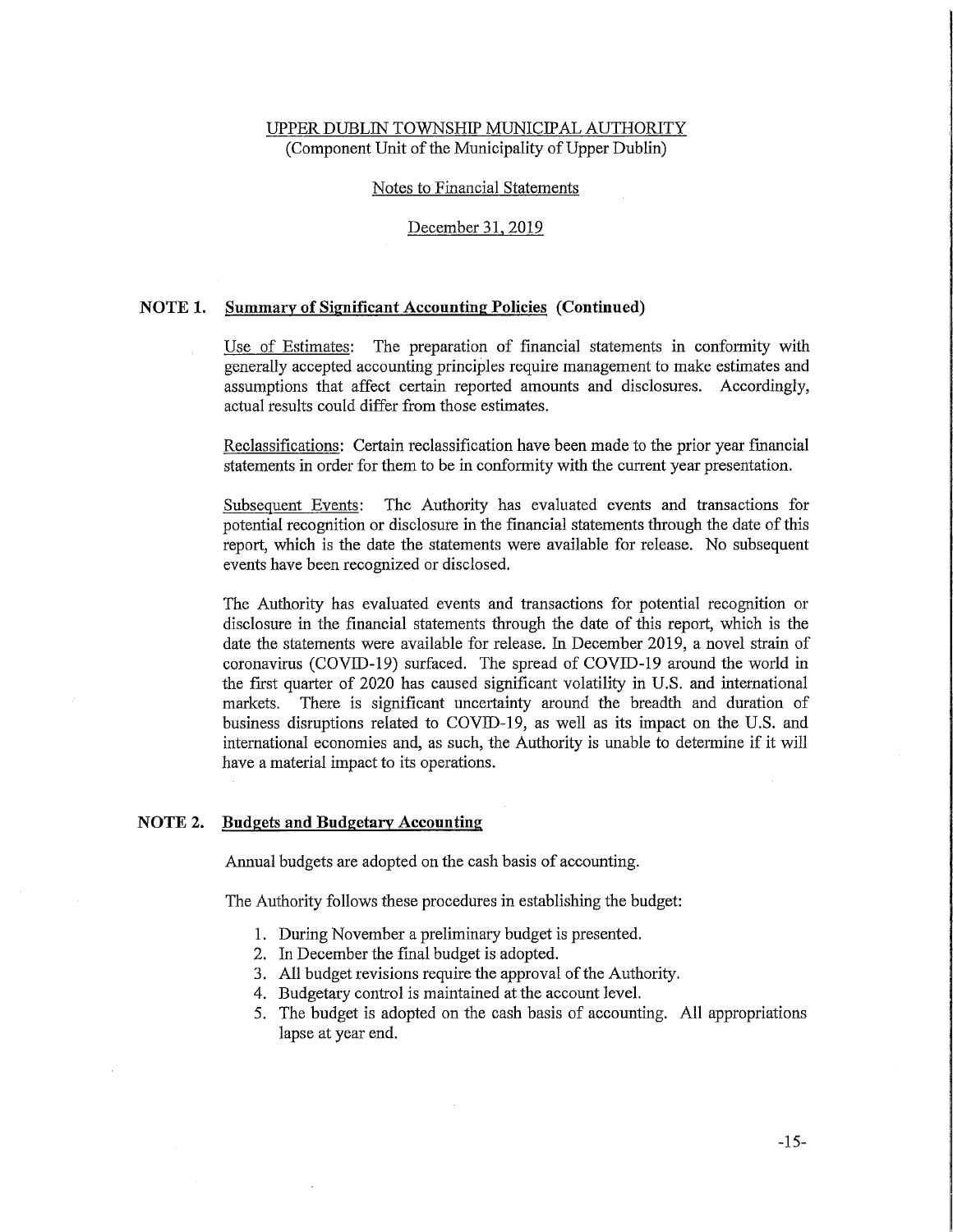### Notes to Financial Statements

#### December 31, 2019

## **NOTE 3. Cash and Investments**

State law allows the Authority to invest in obligations of the United States of America, the Commonwealth of Pennsylvania, or any agency or instrumentality of either, which are secured by the full faith and credit of such entity. The law also allows for the Authority to invest in certificates of deposit of banks, savings and loans, and savings banks both within and outside the Commonwealth of Pennsylvania, provided such amounts are insured by the Federal Deposit Insurance Corporation (FDIC) or other like insurance, and that deposits in excess of such insurance are collateralized by the depository.

The state also imposes limitations with respect to the amount of investment in certificates of deposit to the extent that such deposits may not exceed 20% of a bank's total capital surplus or 20% of a savings and loans or savings bank's assets, net of its liabilities. The Authority may also invest in shares of registered investment companies, provided that investments of the Authority are authorized investments, as noted above.

*Custodial Credit Risk-Deposits:* The Authority's cash equivalent investments in PLGIT are not subject to custodial credit risk because they are not evidenced by securities that exist in physical or book entry form. The Authority's position in the external investment pool is the same as the value of the pool shares and is reported at amortized cost which approximates fair value. PLGIT activities are invested directly in a portfolio of securities, which are held by a third-party custodian. All investments in an external investment pool that is not SEC registered are subject to oversight by the Commonwealth of Pennsylvania. The Authority can withdraw funds from the external investment pool without limitation or fee upon adequate notice.

At December 31, 2019 and 2018, the total of PLGIT bank balances was \$5,612,636 and \$9,472, respectively.

*Custodial Credit Risk-Investments:* For an investment, this is the risk that, in the event of a failure of the counterparty, the Authority will not be able to recover the value of its investments or collateral securities that are in possession of an outside party. The risks of default are eliminated due to the constraints imposed upon allowable investment instruments through state limitations as discussed above.

*Interest Rate Risk:* The Authority has no formal investment policy that limits investment maturities as a means of managing its exposure to fair value losses arising from increasing interest rates. All investments have an average maturity of less than one year.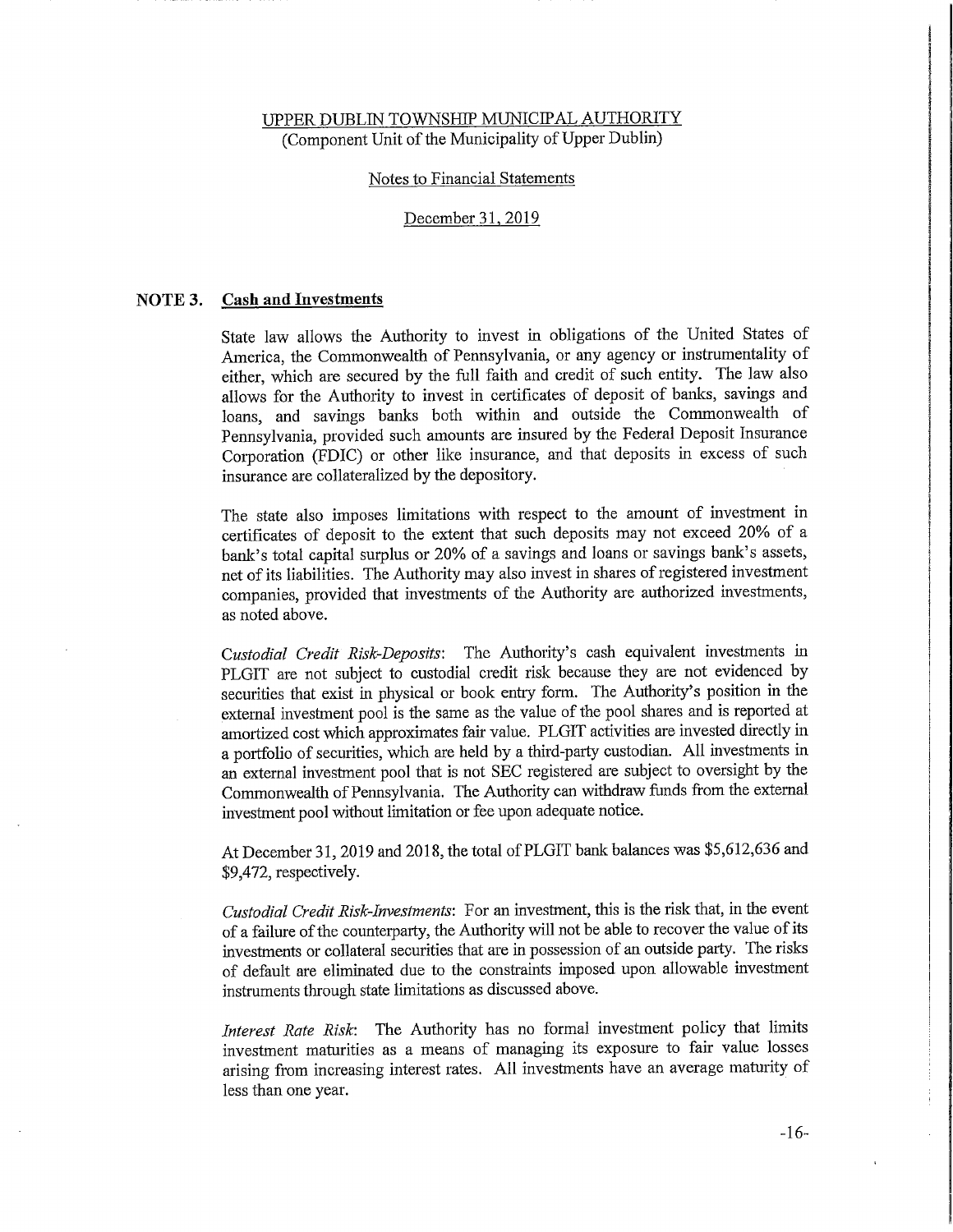## Notes to Financial Statements

#### December 31, 2019

## **NOTE 3. Cash and Investments(Continued)**

*Credit Risk:* This is the risk that an issuer or other counterparty to an investment will not fulfill its obligations. State law limits the investment of governmental funds as described above. The Authority does not have a formal investment policy for credit risk. PLGIT investments are classified as AAAm.

*Concentration of Credit Risk:* This is the risk of loss attributed to the magnitude of a government's investment in a single issuer. The concentration of credit risk in investments of external investment pools is not required to be disclosed.

## **NOTE 4. Capital Assets**

Capital asset activity for the year ended December 31, 2019 was as follows:

|                                                                  |   | Balance<br>December 31.<br>2018 |   | Additions |    | Deletions | Balance<br>December 31,<br>2019 |
|------------------------------------------------------------------|---|---------------------------------|---|-----------|----|-----------|---------------------------------|
| Capital Assets not being depreciated<br>Construction in Progress |   | 809,727                         | S | 1,121,702 | -S |           | 1.931.429                       |
| Total Capital Assets, net                                        | 5 | 809,727                         |   | 1,121,702 |    |           | 1,931,429                       |

## **NOTE 5. Long Term Debt**

In 2018, the Authority issued \$6 million in lease rental debt to fund the Fort Washington Park improvements. The notes were issued at an interest rate of 2.825% and will mature in 2043.

Changes in long term debt for 2019 are as follows:

| Balance         |                 |           |           | Balance              | Amounts    |
|-----------------|-----------------|-----------|-----------|----------------------|------------|
|                 | December 31,    |           |           | December 31.         | due within |
|                 | 2018            | Additions | Deletions | 2019                 | one year   |
| 2018 Debt Issue | $$6,000,000$ \$ | $\sim$    |           | 170,000 \$ 5,830,000 | 175,000    |

The debt is secured by the full faith and taxing credit of the Township but the debt will be repaid by assessments charged to the property owned based on their assessed property valuations.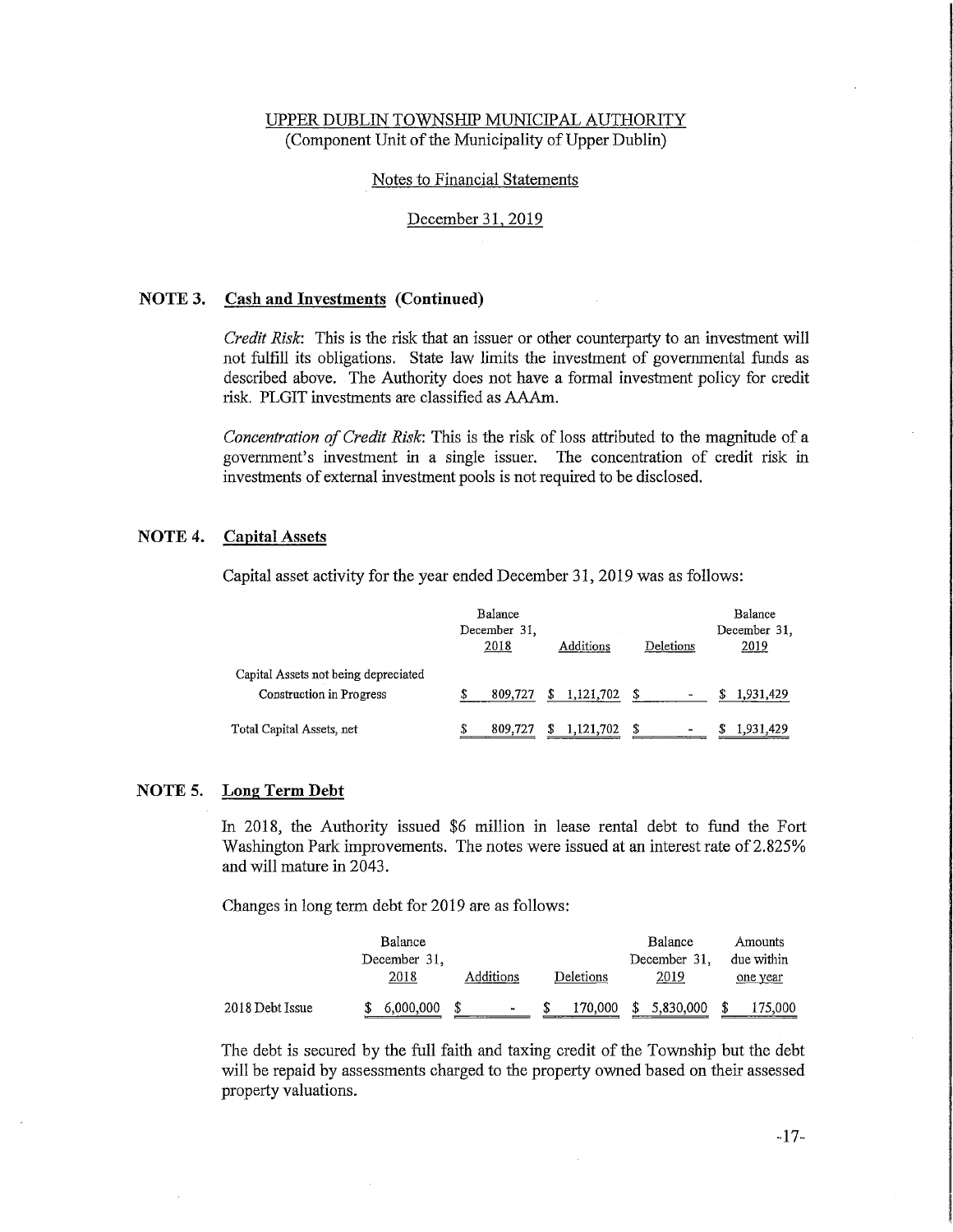Notes to Financial Statements

### December 31, 2019

# **NOTE 5. Long Term Debt(Continued)**

Aggregate maturities on long term debt as of December 31, 2019 are as follows:

|           | Principal |           |  |
|-----------|-----------|-----------|--|
| 2020      | S         | 175,000   |  |
| 2021      |           | 180,000   |  |
| 2022      |           | 185,000   |  |
| 2023      |           | 190,000   |  |
| 2024      |           | 195,000   |  |
| 2025-2029 |           | 1,057,000 |  |
| 2030-2034 |           | 1,210,000 |  |
| 2035-2039 |           | 1.386.000 |  |
| 2040-2044 |           | 1,252,000 |  |
|           |           |           |  |
|           | S         | 5,830,000 |  |

### Interest Rate Management

The Authority has notes outstanding with Delaware Valley Regional Finance Authority (DVRFA) as described below. The DVRFA has issued bonds to provide funds for these loans and has entered into interest rate swap agreements with Bank of America (BANA) and Citibank. The objective is to reduce the costs of participants in the DVRFA Loan Program and to enhance the ability of participants to manage their interest rate risks. The interest rate swaps serve as hedges against swings in the cash flows that would be required to repay outstanding debt.

*Terms:* The significant terms of the interest rate swap was as follows:

| Date of<br>Issue | Maturity<br>Date | Principal<br>Outstanding | Type of<br>Note | Rates in<br>Effect at<br>Year End |    | Market<br>Value |
|------------------|------------------|--------------------------|-----------------|-----------------------------------|----|-----------------|
| 2018             | 2043             | \$5,830,000              | Fixed           | 2.745%                            | £. | 848.406         |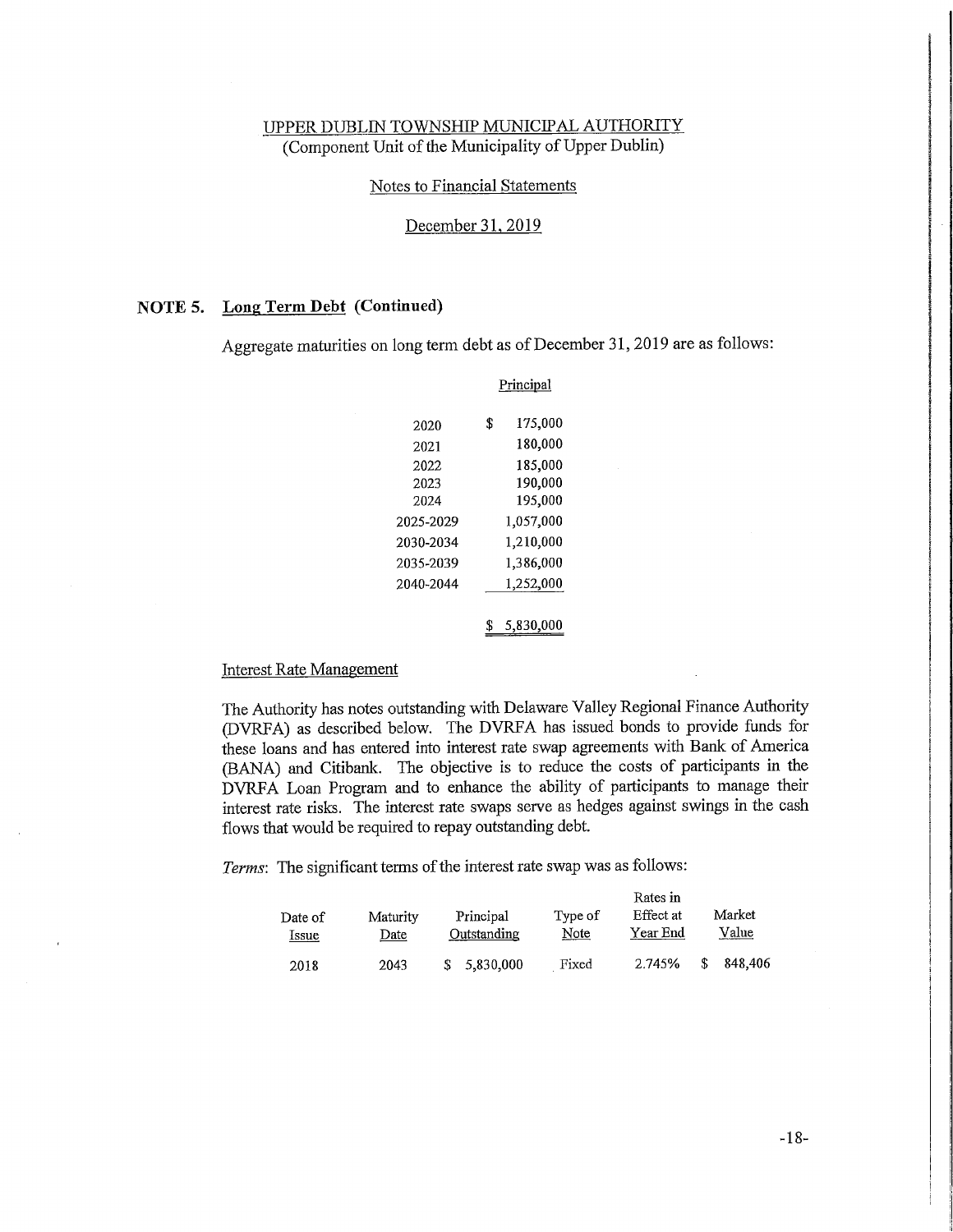#### Notes to Financial Statements

#### December 31, 2019

### **NOTE 5. Long Term Debt (Continued)**

*Interest Rate Risk:* The Authority has the option under the loan agreements to pay a variable rate of interest or a fixed rate. If the Authority elects the variable rate, the interest rate, based upon the Securities Industry and Financial Markets Association Municipal Swap Index (the "Municipal Swap Index"), adjusts weekly with a maximum interest rate of 15%. If the Authority elects a fixed rate, the rate, with terms and conditions selected by the Authority, would be set based upon the fixed rate swap market at that time with a new confirm executed by DVRFA under the DVRFA Swap Agreement. The Authority has the option to convert all or a portion of the variable rate notes to a fixed rate at any time to mitigate the exposure to changes in interest rates.

*Basis Risk:* The Authority does not have a basis risk.

*Credit Risk:* The Authority is exposed to credit risk on the swaps only when their fair values are negative or liabilities. At December 31, 2019, the swap had a positive fair value and the maximum amount of loss due to credit risk is zero. The long term unsecured, senior debt ratings of DVRFA are currently A2 and A+ by Moody's and Standards & Poor's, respectively.

*Termination Risk:* The Authority is obligated to pay any termination payment associated with the portion of the DVRFA Swap Agreement allocable to the applicable note. A termination payment may be incurred due to the termination of all or a portion of the DVRFA Swap Agreement with the mutual consent of DVRFA, BANA, Citibank, and the Authority. These termination payments could be triggered in the event of (i) a payment default by the Authority under the Loan Agreement, (ii) a payment default by DVRFA, BANA, or Citibank under the DVRFA Swap Agreement, (iii) the occurrence of events that may precipitate a payment default by DVRFA, BANA, or Citibank or (iv) the downgrading of the long term, unsecured, senior debt ratings of BANA, Citibank, or DVRFA.

In all instances of termination, except a payment default on a note converted to a fixed rate, DVRFA would seek to replace the DVRFA Swap Agreement with a new interest rate swap agreement with similar terms and conditions. The amount of the termination payment is determined by the market value of the DVRFA Swap Agreement; therefore, the cost or income of the replacement swap should offset the cost or income from the termination payment.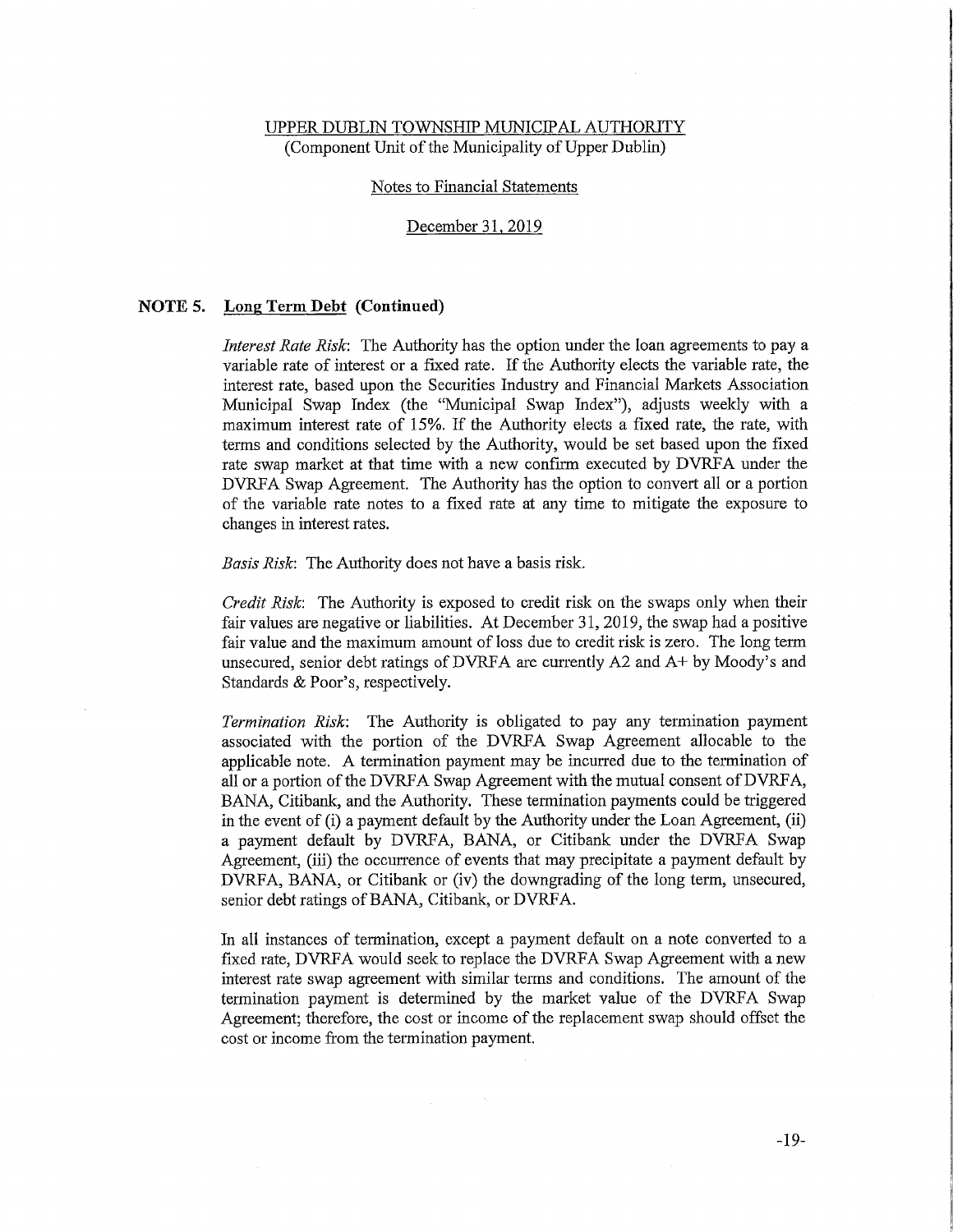#### Notes to Financial Statements

#### December 31, 2019

### **NOTE 5. Long Term Debt (Continued)**

DVRFA may not be able to secure the replacement interest rate swap if the swap market is not functioning normally or if DVRFA does not have access to the swap market. If DVRFA was obligated to make a payment and sufficient funds were not available, DVRFA could access each borrower its allocable share of the termination payment.

The estimated termination payment (i.e., the market value) for the DVRFA Swap Agreement allocable to the Authority debt as of December 31, 2019, is shown in the table on the previous page. In the event of a termination payment, DVRFA would assess the net loss, if any, to the Authority. Any net gain on the termination payment allocable to variable rate Notes would be retained by DVRFA.

*Rollover Risk:* This is the risk that the derivative does not last as long as the associated debt is outstanding. There is rollover risk on the interest rate swaps only to the extent that the swaps may be terminated prior to the maturity of the debt, as described above. Absent a termination event, the swap is schedule to mature at the same time as the related debt.

*Market Access Risk:* The Authority does not have this risk.

### **NOTE 6. Commitments**

*Management Agreement:* During 2017, the Authority signed an intergovernmental agreement with the Township for provision of services. Under the terms of the agreement, the Township will provide all relevant and related management, administrative insurance accounting, audit, operations and maintenance requirements of the Authority in regard to projects implemented by the Authority. The Authority will pay the employees at their regular Township hourly rates. Other appropriate costs will be passed through to the Authority. The agreement is for the life of the Authority.